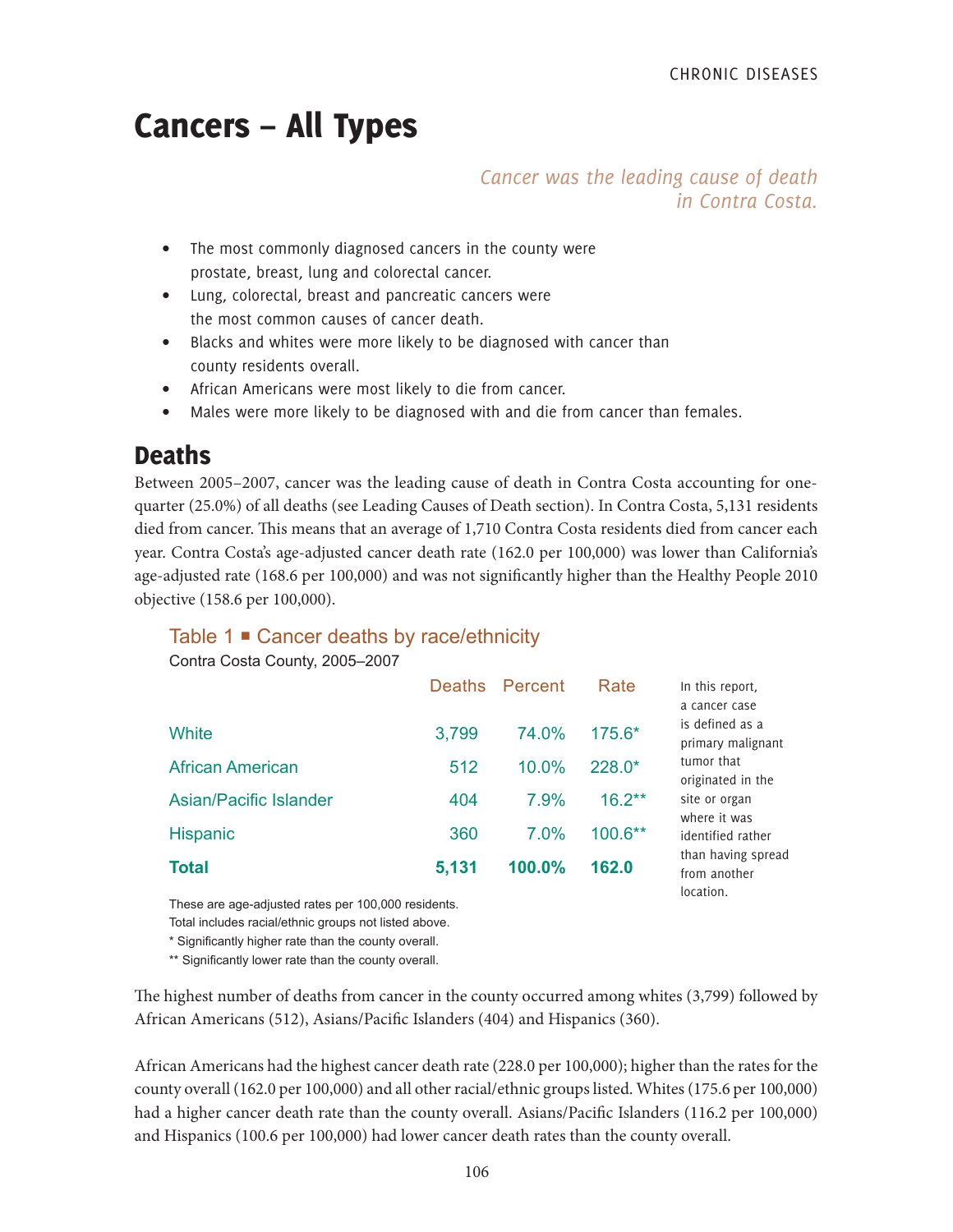The number of cancer deaths was higher among females (2,630) than males (2,501) yet males (188.5 per 100,000) had a higher cancer death rate than females (146.0 per 100,000).

Among males, African Americans (258.7 per 100,000) had the highest cancer death rate; higher than the rates for males in the county overall (188.5 per 100,000) and all other racial/ethnic groups listed. White males (206.6 per 100,000) also had a higher cancer death rate than males in the county overall. Hispanic (126.1 per 100,000) and Asian/Pacific Islander males (119.6 per 100,000) had lower cancer death rates than county males overall.

### Table  $2 \blacksquare$  Male cancer deaths by race/ethnicity

Contra Costa County, 2005–2007

|                               |       | Deaths Percent | Rate      |
|-------------------------------|-------|----------------|-----------|
| White                         | 1,864 | 74.5%          | $206.6*$  |
| <b>African American</b>       | 228   | $9.1\%$        | $258.7*$  |
| <b>Asian/Pacific Islander</b> | 187   | 7.5%           | $119.6**$ |
| Hispanic                      | 192   | 7.7%           | $126.1**$ |
| <b>Total</b>                  | 2,501 | 100.0%         | 188.5     |

These are age-adjusted rates per 100,000 male residents.

Total includes males in racial/ethnic groups not listed above.

\* Significantly higher rate than county males overall.

\*\* Significantly lower rate than county males overall.

Among females, African Americans (216.5 per 100,000) had the highest cancer death rate; higher than the rates for females in the county overall (146.0 per 100,000) and females of all other racial/ethnic groups listed. Hispanic females (83.6 per 100,000) had the lowest cancer death rate; lower than females in the county overall and than all other racial/ethnic groups listed. Asian/Pacific Islander females (114.6 per 100,000) also had a lower cancer death rate than county females overall.

### Table 3 ■ Female cancer deaths by race/ethnicity

Contra Costa County, 2005–2007

| <b>Total</b>            | 2,630         | 100.0%  | 146.0     |
|-------------------------|---------------|---------|-----------|
| <b>Hispanic</b>         | 168           | $6.4\%$ | 83.6**    |
| Asian/Pacific Islander  | 217           | 8.3%    | $114.6**$ |
| <b>African American</b> | 284           | 10.8%   | $216.5*$  |
| White                   | 1,935         | 73.6%   | 156.7     |
|                         | <b>Deaths</b> | Percent | Rate      |

These are age-adjusted rates per 100,000 female residents.

Total includes females in racial/ethnic groups not listed above.

\* Significantly higher rate than county females overall.

\*\* Significantly lower rate than county females overall.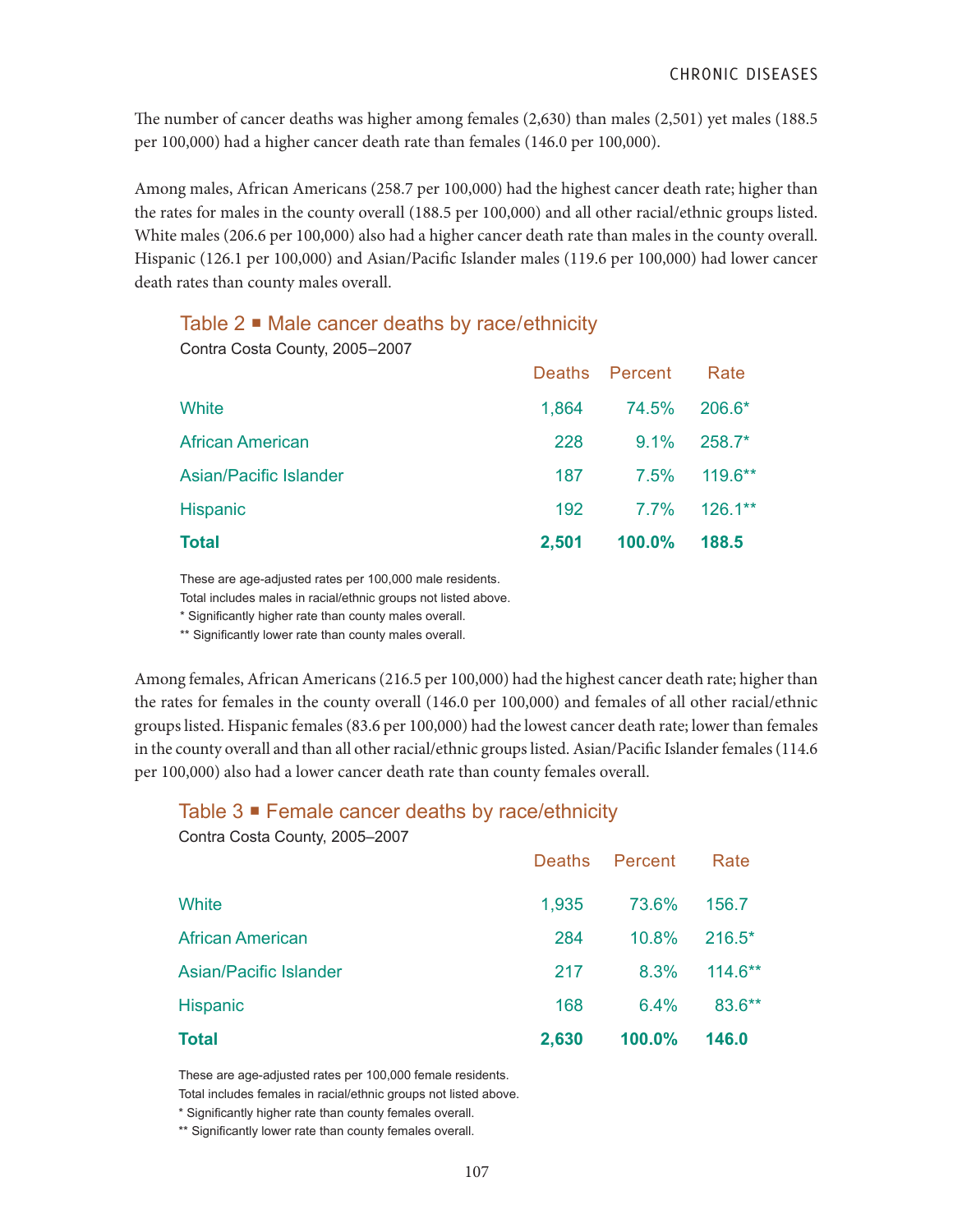The greatest number of deaths from cancer occurred among people living in Walnut Creek (746), Concord (614), Richmond (486) and Antioch (430). These four cities accounted for 44.4% of all cancer deaths in the county.

Four cities had significantly higher cancer death rates than the county overall (162.0 per 100,000): San Pablo (269.6 per 100,000), Oakley (219.2 per 100,000), Martinez (207.0 per 100,000) and Antioch (200.8 per 100,000).

|                      | Deaths | Percent | Rate   |
|----------------------|--------|---------|--------|
| <b>Walnut Creek</b>  | 746    | 14.5%   | 180.3  |
| Concord              | 614    | 12.0%   | 172.4  |
| <b>Richmond</b>      | 486    | 9.5%    | 177.7  |
| Antioch              | 430    | $8.4\%$ | 200.8* |
| Pittsburg            | 268    | 5.2%    | 180.0  |
| <b>Martinez</b>      | 234    | 4.6%    | 207.0* |
| <b>San Pablo</b>     | 190    | 3.7%    | 269.6* |
| <b>Brentwood</b>     | 190    | 3.7%    | 169.2  |
| <b>Pleasant Hill</b> | 190    | 3.7%    | 160.7  |
| <b>El Cerrito</b>    | 160    | 3.1%    | 137.8  |
| <b>Oakley</b>        | 122    | 2.4%    | 219.2* |
| <b>Pinole</b>        | 114    | 2.2%    | 169.9  |
| <b>Hercules</b>      | 94     | 1.8%    | 149.1  |
| <b>Bay Point</b>     | 60     | 1.2%    | 130.2  |
| <b>Contra Costa</b>  | 5,131  | 100.0%  | 162.0  |

### Table  $4 \blacksquare$  Cancer deaths by selected cities

Contra Costa County, 2005–2007

These are age-adjusted rates per 100,000 residents.

Contra Costa total includes cities not listed above.

\* Significantly higher rate than the county overall.

The leading causes of cancer deaths were lung, colorectal, breast, pancreas and prostate cancers. These five cancer types accounted for more than half (53.8%) of all cancer deaths in the county. *Note: The top five cancers are covered in more detail in other cancer-specific sections of this report.*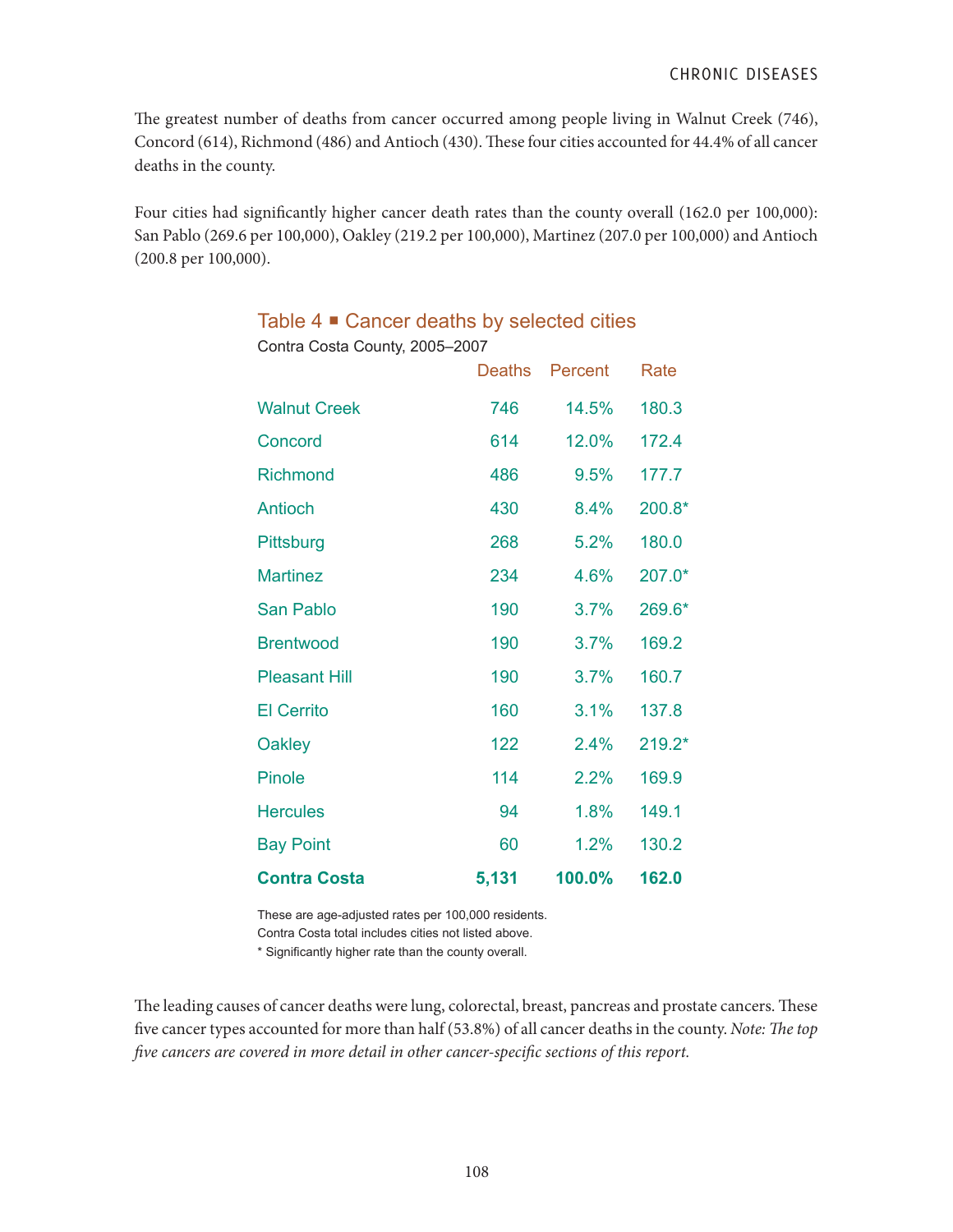### Table  $5 \equiv$  Cancer deaths by cancer type

Contra Costa County, 2005–2007

|                                   | <b>Deaths</b> | Percent |
|-----------------------------------|---------------|---------|
| Lung                              | 1,218         | 23.7%   |
| Colorectal                        | 517           | 10.1%   |
| <b>Breast</b>                     | 417           | 8.1%    |
| Pancreas                          | 341           | 6.6%    |
| Prostate                          | 270           | 5.3%    |
| Non-Hodgkins lymphoma             | 212           | 4.1%    |
| Leukemia                          | 206           | 4.0%    |
| Liver and intrahepatic bile ducts | 187           | 3.6%    |
| <b>Bladder</b>                    | 159           | 3.1%    |
| Ovary                             | 145           | 2.8%    |
| <b>Total</b>                      | 5,131         | 100.0%  |

Total includes deaths from all cancers, including but not limited to those listed above.

## New Cases

To understand the impact of cancer on the community's health it is important to assess both cancer diagnoses and deaths. Information about cancer deaths indicates the ultimate toll this disease takes on people's lives, but many more people develop cancer than die from it. Information about new cancer cases provides a sense of how much and among whom the disease is diagnosed and highlights the need for prevention, screening and treatment programs.

Between 2003–2007, 23,065 new cases of invasive cancer were diagnosed in Contra Costa; an average of 4,613 new cases per year. The age-adjusted rate of new invasive cancer cases was higher in Contra Costa (454.2 per 100,000) than California (433.6 per 100,000). Both males and females in the county had higher rates of new invasive cancer cases (519.3 and 409.0 per 100,000) than males and females statewide (500.4 and 387.4 per 100,000).

Approximately half (50.5%) of all new invasive cancer cases in the county were among males. Males in Contra Costa experienced a higher rate of new cancer cases compared to females (519.3 and 409.0 per 100,000, respectively).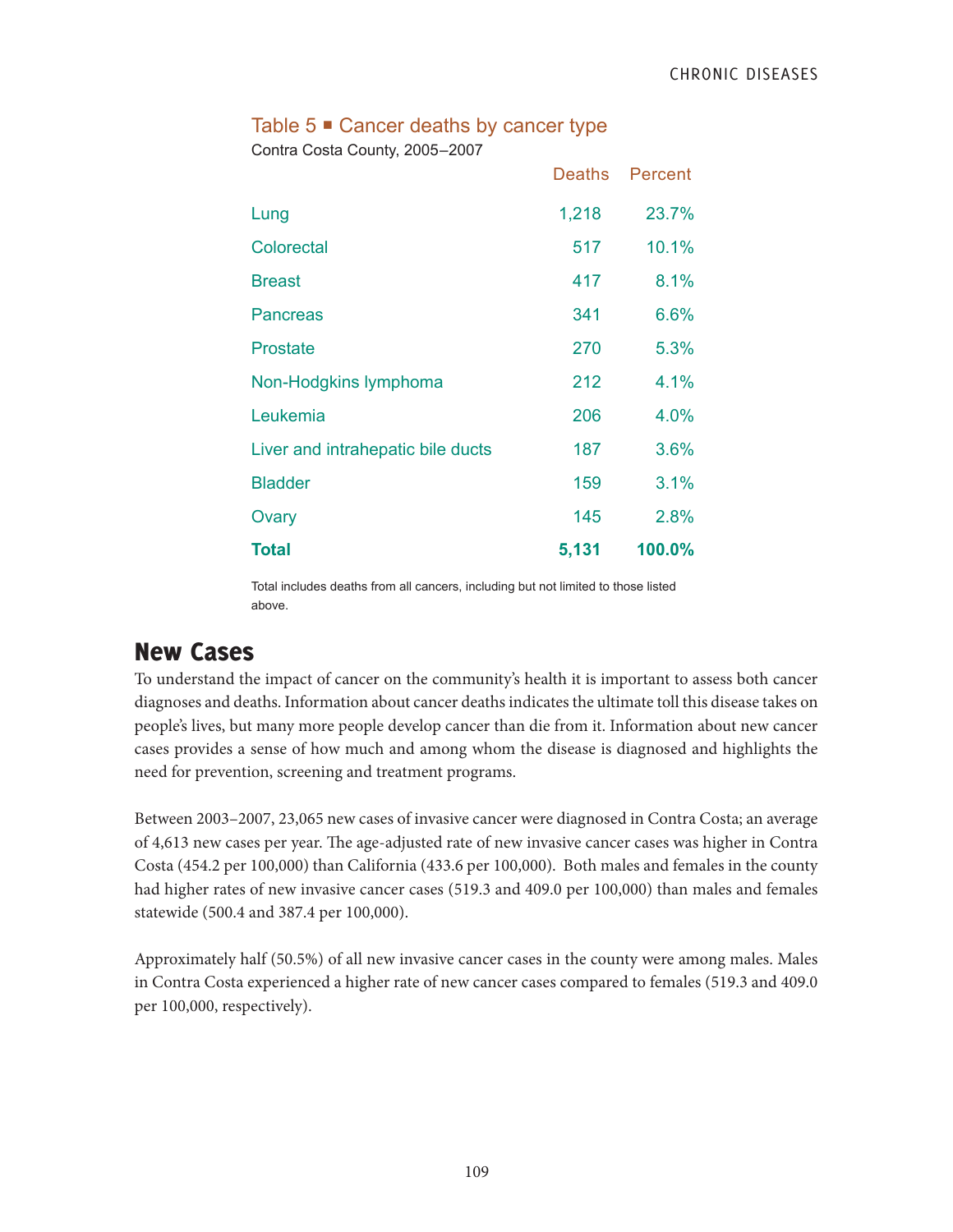is

| Contra Costa County, 2003-2007 | Table 6 $\blacksquare$ New invasive cancer cases by gender |               |         |                                   |  |
|--------------------------------|------------------------------------------------------------|---------------|---------|-----------------------------------|--|
|                                |                                                            | Cases Percent | Rate    | spread beyond<br>the tissue where |  |
| <b>Males</b>                   | 11,651                                                     | 50.5%         | 519.3 * | it developed to<br>surrounding,   |  |
| <b>Females</b>                 | 11,414                                                     | 49.5%         | 409.0   | healthy tissue.                   |  |
| <b>Total</b>                   | 23,065                                                     | 100.0%        | 454.2   |                                   |  |

These are age-adjusted rates per 100,000 residents.

\* Significantly higher rate than county females.

The greatest number of new invasive cancer cases in Contra Costa occurred among whites (16,676) followed by Hispanics (2,015), Asians/Pacific Islanders (1,920) and blacks (1,914). Blacks (485.6 per 100,000) and whites (481.2 per 100,000) had higher rates of new invasive cancer cases than the county overall (454.2 per 100,000). Asians/Pacific Islanders (298.3 per 100,000) had the lowest rate in the county; lower than the county overall and the other groups listed. Hispanics (361.1 per 100,000) also had a lower rate of new invasive cancer cases than the county overall.

#### Table 7 **■** New invasive cancer cases by race/ethnicity

| <b>Total</b>                   | 23,065 | 100.0%  | 454.2    |
|--------------------------------|--------|---------|----------|
| <b>Black</b>                   | 1,914  | 8.3%    | $485.6*$ |
| <b>Asian/Pacific Islander</b>  | 1,920  | 8.3%    | 298.3 ** |
| <b>Hispanic</b>                | 2,015  | 8.7%    | 361.1 ** |
| White                          | 16,676 | 72.3%   | 481.2 *  |
|                                | Cases  | Percent | Rate     |
| Contra Costa County, 2003-2007 |        |         |          |

These are age-adjusted rates per 100,000 residents.

Total includes racial/ethnic groups not listed above.

\* Significantly higher rate than the county overall.

\*\* Significantly lower rate than the county overall.

The greatest number of new invasive male cancer cases in Contra Costa occurred among white males (8,454) followed by Hispanic (987), black (977) and Asian/Pacific Islander (869) males. Black (592.7 per 100,000) and white (542.8 per 100,000) men had higher rates of new invasive cancer cases than males in the county overall (519.3 per 100,000). Asians/Pacific Islanders (317.7 per 100,000) had the lowest rate of new cancer cases among males; lower than males in the county overall and all other groups listed. The rate for Hispanic males (419.2 per 100,000) was also lower than males in the county overall.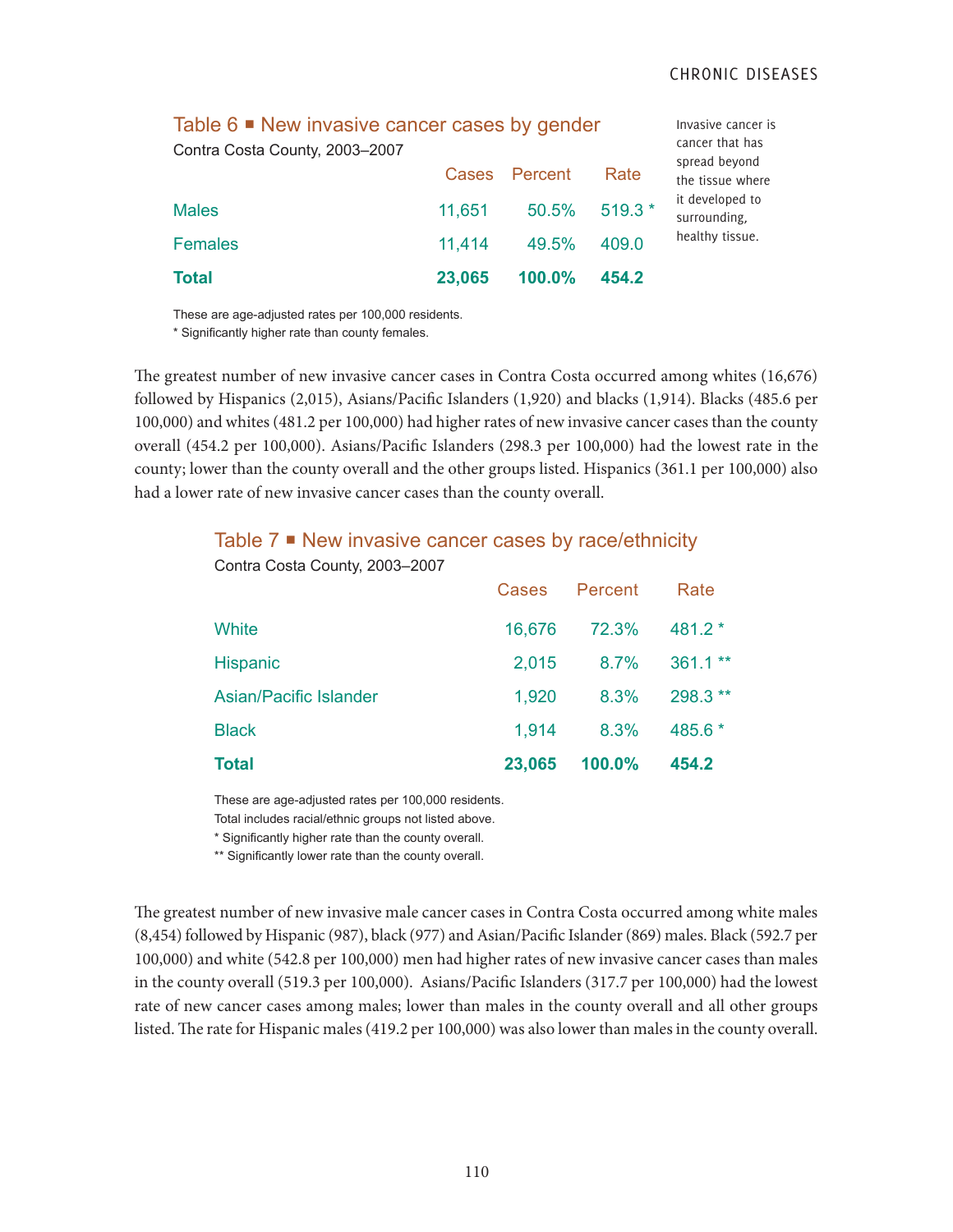| <b>Total</b>           | 11,651 | 100.0%        | 519.3     |
|------------------------|--------|---------------|-----------|
| Asian/Pacific Islander | 869    | 7.5%          | $317.7**$ |
| <b>Black</b>           | 977    | 8.4%          | $592.7*$  |
| <b>Hispanic</b>        | 987    | 8.5%          | 419.2 **  |
| White                  | 8,454  | 72.6%         | $542.8*$  |
|                        |        | Cases Percent | Rate      |

### Table 8  $\blacksquare$  New invasive male cancer cases by race/ethnicity Contra Costa County, 2003–2007

These are age-adjusted rates per 100,000 male residents.

Total includes males in racial/ethnic groups not listed above.

\* Significantly higher rate than county males overall.

\*\* Significantly lower rate than county males overall.

The greatest number of new invasive female cancer cases in Contra Costa occurred among white females (8,222) followed by Asian/Pacific Islander (1,051), Hispanic (1,028) and black (937) females. Compared to the rate of new invasive cancer cases among females in the county overall (409.0 per 100,000), white females had a higher rate of new cancer cases (438.6 per 100,000). Asian/Pacific Islander (287.3 per 100,000) and Hispanic (325.6 per 100,000) females had lower rates of new cases than females in the county overall.

### Table 9 ■ New invasive female cancer cases by race/ethnicity

| <b>Total</b>                  | 11,414 | 100.0%        | 409.0    |
|-------------------------------|--------|---------------|----------|
| <b>Black</b>                  | 937    | 8.2%          | 410.7    |
| <b>Hispanic</b>               | 1,028  | $9.0\%$       | 325.6 ** |
| <b>Asian/Pacific Islander</b> | 1,051  | 9.2%          | 287.3 ** |
| <b>White</b>                  | 8,222  | 72.0%         | 438.6 *  |
|                               |        | Cases Percent | Rate     |

Contra Costa County, 2003–2007

These are age-adjusted rates per 100,000 female residents.

Total includes females in racial/ethnic groups not listed above.

\* Significantly higher rate than county females overall.

\*\* Significantly lower rate than county females overall.

The most commonly diagnosed new invasive cancer cases in the county were prostate, breast, lung and colorectal cancers, which accounted for more than half (55.4%) of all new invasive cancers in the county.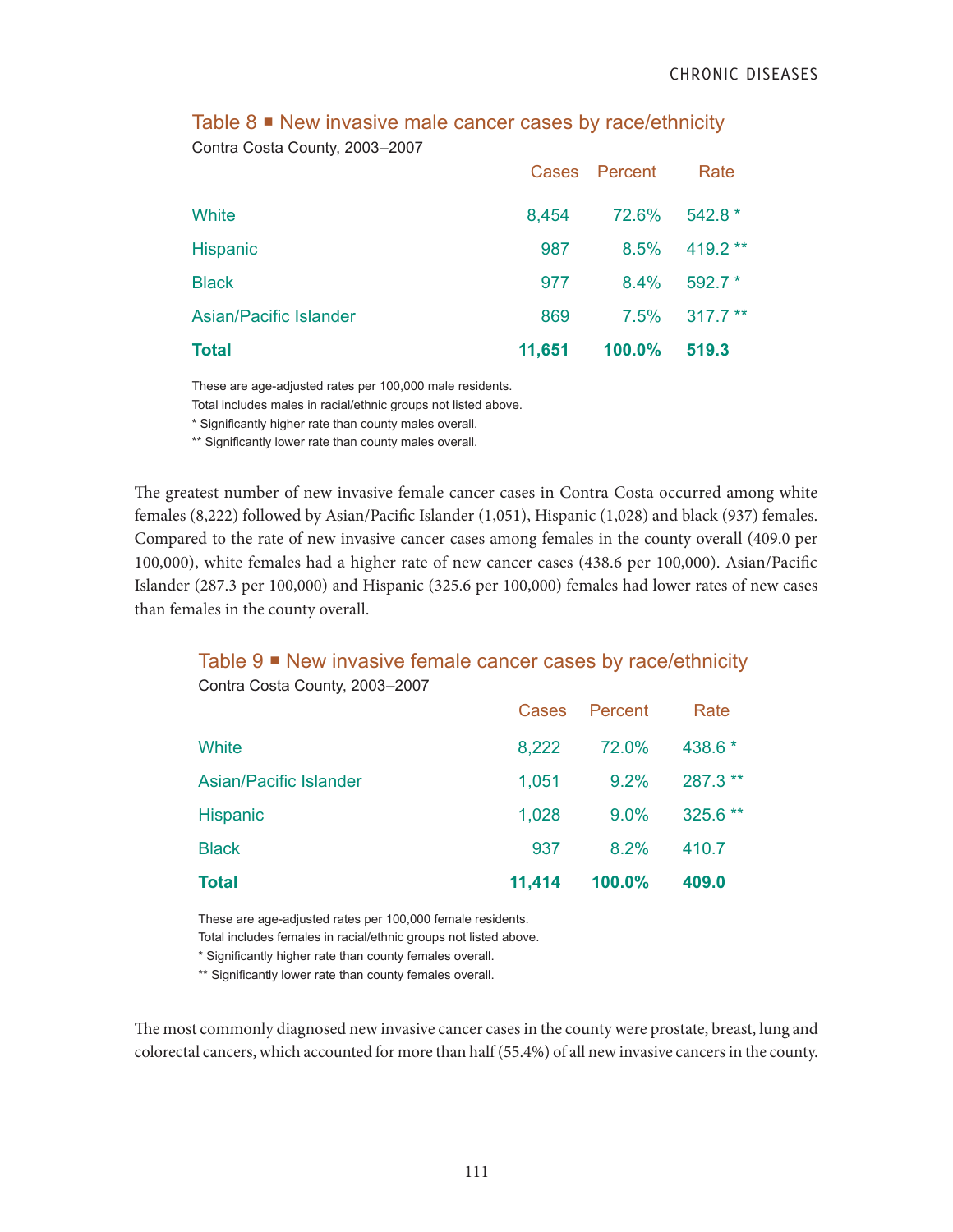|                         | Cases  | Percent | Rate  |
|-------------------------|--------|---------|-------|
| <b>Prostate</b>         | 3,908  | 16.9%   | 170.0 |
| <b>Breast</b>           | 3,836  | 16.6%   | 73.5  |
| Lung                    | 2,704  | 11.7%   | 55.1  |
| Colorectal              | 2,325  | 10.1%   | 46.1  |
| Melanoma of the skin    | 1,050  | 4.6%    | 20.7  |
| <b>Urinary bladder</b>  | 1,025  | 4.4%    | 20.8  |
| Non-Hodgkin's lymphoma  | 981    | 4.3%    | 19.3  |
| Kidney and renal pelvis | 657    | 2.8%    | 12.8  |
| Corpus uteri            | 643    | 2.8%    | 22.6  |
| <b>Pancreas</b>         | 575    | 2.5%    | 11.5  |
| <b>Total</b>            | 23,065 | 100.0%  | 454.2 |

### Table 10  $\blacksquare$  Most commonly diagnosed new invasive cancers

Contra Costa County, 2003-2007

These are age-adjusted rates per 100,000 residents.

Total includes in situ bladder cancer and all new invasive cancers (except basal and squamous cell skin cancers) including but not limited to those listed above.

### Table 11 **Most commonly diagnosed new female invasive cancers** Contra Costa County, 2003–2007

|                         | Cases  | Percent | Rate  |
|-------------------------|--------|---------|-------|
| <b>Breast</b>           | 3,820  | 33.5%   | 136.1 |
| Lung                    | 1,436  | 12.6%   | 52.6  |
| Colorectal              | 1,160  | 10.2%   | 41.0  |
| Corpus uteri            | 643    | 5.6%    | 22.6  |
| Non-Hodgkin's lymphoma  | 447    | 3.9%    | 16.0  |
| Melanoma of the skin    | 442    | 3.9%    | 16.1  |
| Ovary                   | 355    | 3.1%    | 12.7  |
| <b>Pancreas</b>         | 310    | 2.7%    | 11.1  |
| <b>Thyroid</b>          | 290    | 2.5%    | 10.8  |
| Kidney and renal pelvis | 247    | 2.2%    | 8.9   |
| <b>Total</b>            | 11,414 | 100.0%  | 409.0 |

These are age-adjusted rates per 100,000 female residents.

Total includes in situ bladder cancer and all new invasive cancers (except basal and squamous cell skin cancers) including but not limited to those listed above.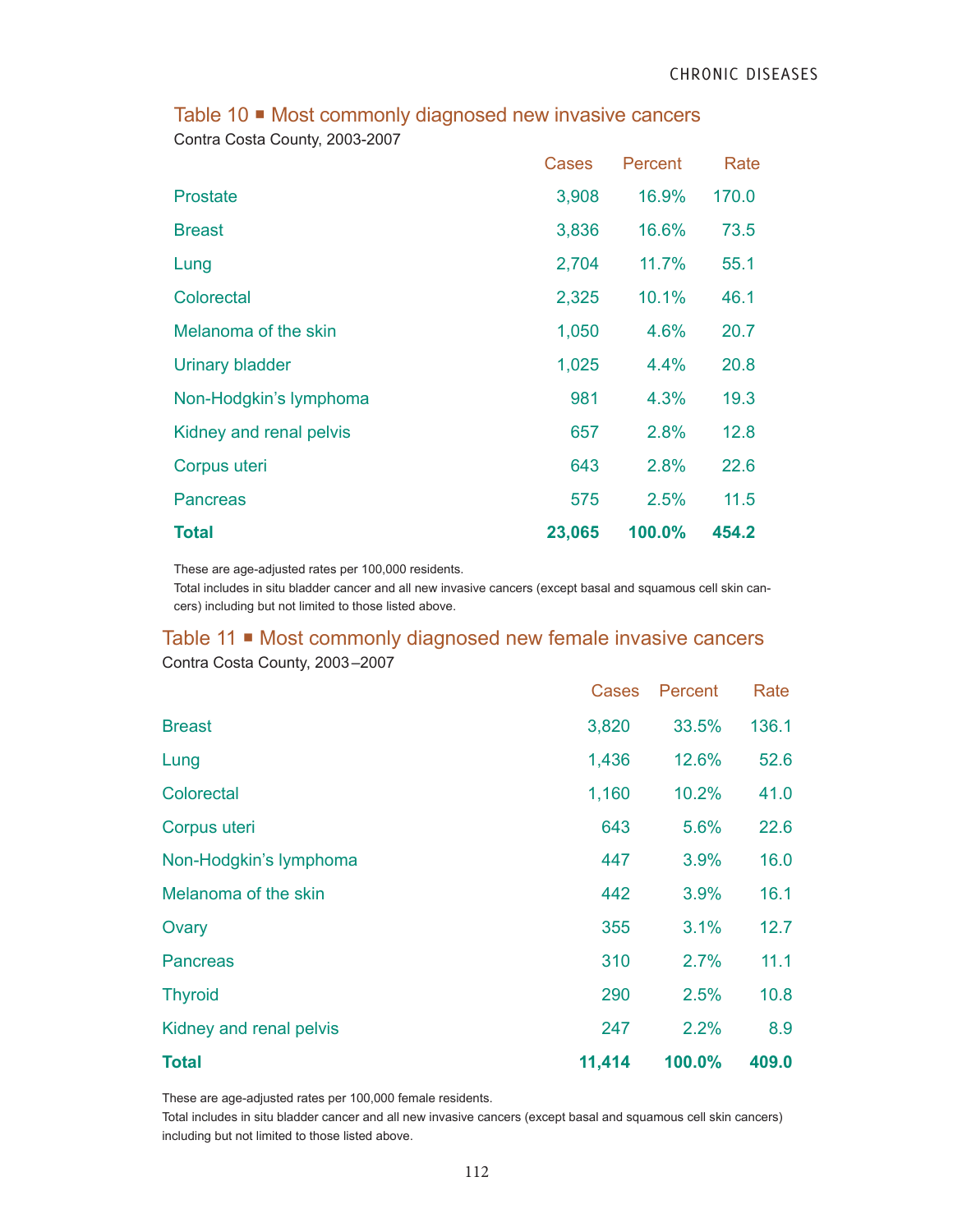### Table 12 **•** Most commonly diagnosed new male invasive cancers

Contra Costa County, 2003–2007

|                                  | Cases  | Percent | Rate  |
|----------------------------------|--------|---------|-------|
| Prostate                         | 3,908  | 33.5%   | 170.0 |
| Lung                             | 1,268  | 10.9%   | 59.7  |
| Colorectal                       | 1,165  | 10.0%   | 52.9  |
| <b>Urinary bladder</b>           | 779    | 6.7%    | 37.0  |
| Melanoma of the skin             | 608    | 5.2%    | 27.2  |
| Non-Hodgkin's lymphoma           | 534    | 4.6%    | 23.7  |
| Kidney and renal pelvis          | 410    | 3.5%    | 17.5  |
| Pancreas                         | 265    | 2.3%    | 11.8  |
| Liver and intrahepatic bile duct | 232    | 2.0%    | 9.8   |
| <b>Stomach</b>                   | 199    | 1.7%    | 9.2   |
| <b>Total</b>                     | 11,651 | 100.0%  | 519.3 |

These are age-adjusted rates per 100,000 male residents.

Total includes in situ bladder cancer and all new invasive cancers (except basal and squamous cell skin cancers) including but not limited to those listed above.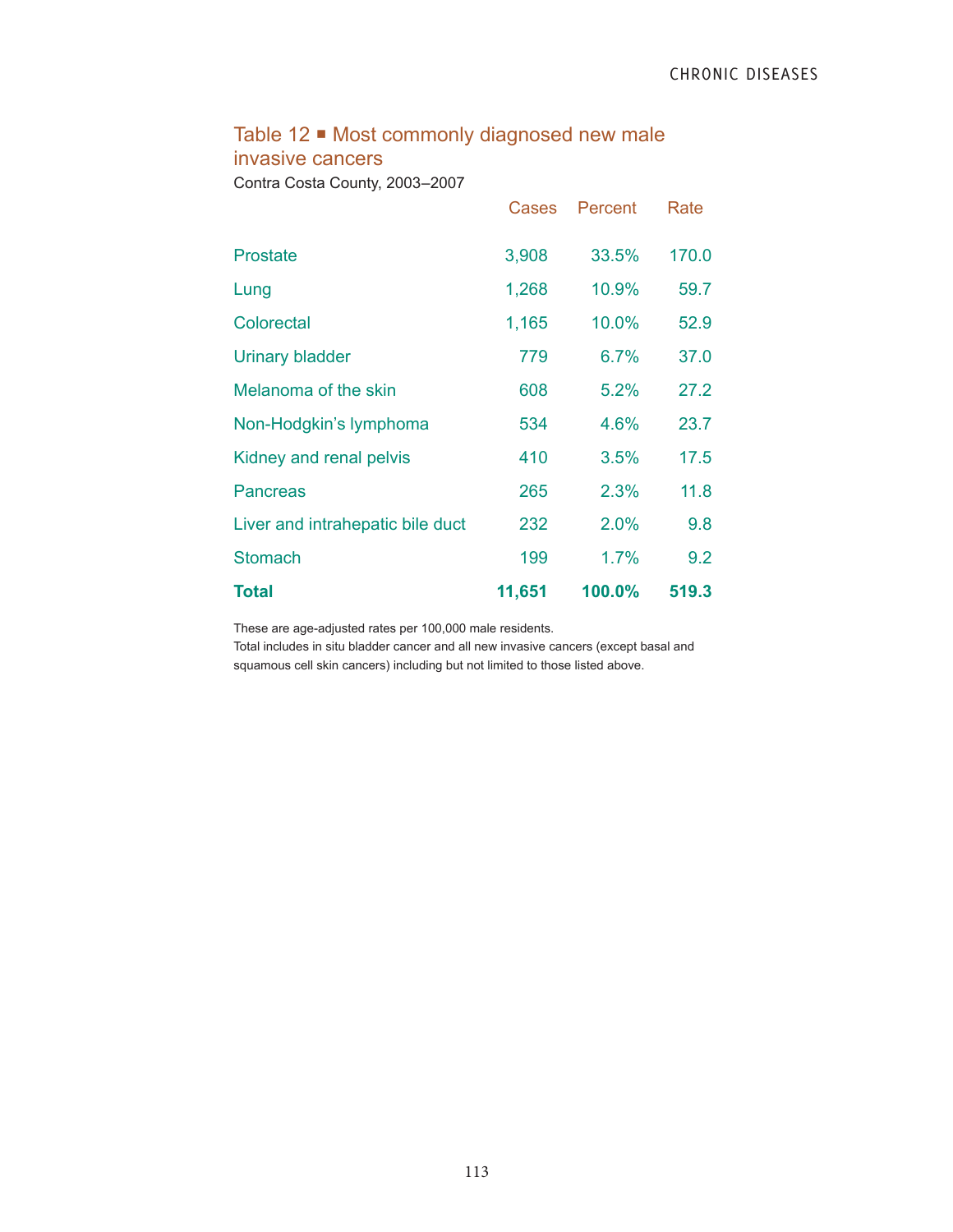### **What is cancer?**

Cancer includes more than 100 diseases, characterized by the uncontrolled growth and spread of abnormal cells. These cells typically form a lump or mass called a malignant tumor, although some cancers such as leukemia, a cancer of the bone marrow and blood, do not involve tumors.<sup>1,2</sup>

### **Why is it important?**

Cancer is the leading cause of death in Contra Costa and the second leading cause of death in California and the United States.1,3,4 Cancer accounts for approximately one in four deaths locally, statewide and nationally.<sup>1,5,6</sup>

Despite declining rates of new cancer cases and cancer deaths in the state, cancer continues to impact many people.<sup>1</sup> More than 1.2 million Californians living today have survived or are living with cancer and it is estimated that one in two Californians born today will be diagnosed with cancer at some point in life.<sup>1</sup>

In addition to the human toll there are tremendous financial costs associated with cancer. The National Institutes of Health estimates that the overall costs of cancer in 2010 will be \$263.8 billion: direct medical costs (\$102.8 billion) and lost productivity due to illness (\$20.9 billion) and premature death (\$140.1 billion).5

### **Who does it impact most?**

A number of factors can increase a person's chance of developing cancer. However, the relationship between these factors and the disease is not straightforward. Some people with multiple risk factors for cancer do not develop the disease; others develop cancer despite the absence of any known risk factors.<sup>7</sup>

Cancer is a chronic disease that is heavily influenced by age.5,8 More than three-quarters (78%) of all cancer diagnoses are among people 55 years of age and older.5

In Contra Costa, males are more likely to develop and die from cancer than females and African Americans are most likely to die from cancer.<sup>3,6</sup> White females in Contra Costa are more likely to be diagnosed with cancer than females in the county overall. Black and white males in Contra Costa are more likely to be diagnosed with cancer than males in the county overall.<sup>3</sup> Nationally, black males are more likely to be diagnosed with cancer than males of other racial/ethnic groups, including whites. $6.9$ 

Obesity and several key health behaviors, including smoking, eating an unhealthy diet and being physically inactive, are considered the most significant avoidable causes of cancer.<sup>1,5,8,10</sup> Approximately one in three cancer deaths is caused by tobacco use; another one in three is caused by poor diet, obesity and physical inactivity.<sup>1</sup> Other factors that can increase the chance of developing cancer include: a family history of cancer; excessive alcohol consumption; some viruses and bacteria; the use of certain hormones including estrogen; exposure to sunlight and other environmental toxins including secondhand smoke, radiation and certain kinds of chemicals including asbestos and others.<sup>8</sup>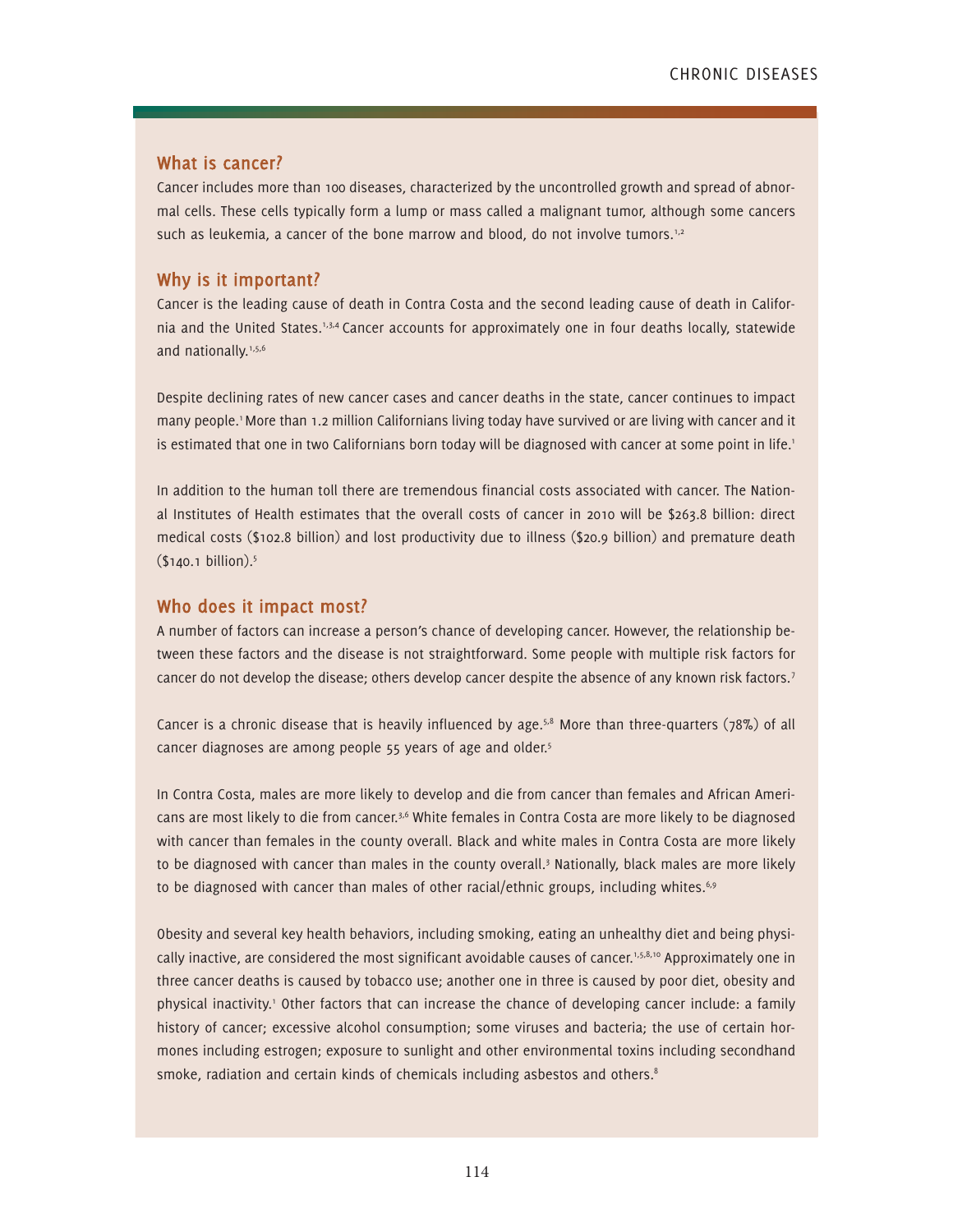### **What can we do about it?**

The following behaviors may help reduce the risk of developing cancer: refraining from smoking or using any tobacco products; being physically active; eating a healthy diet; maintaining a healthy weight, avoiding unprotected sun exposure; and limiting alcohol consumption.<sup>1</sup>

Policies and programs that improve access to affordable healthy foods, increase opportunities for safe, low- or no-cost physical activity, discourage smoking initiation, support smoking cessation and reduce exposure to secondhand smoke are important cancer prevention strategies.

Screening can help prevent cancer by identifying precancerous tissue, which can then be removed before it develops into cancer.<sup>5</sup> Screening can also help detect cancer early, when treatment options and the chance of survival are greatest. For some of the most common cancers, including breast, prostate, colorectal and cervical cancer, the five-year survival rate is at least 90% if the cancer is diagnosed before it spreads.<sup>1</sup>

Unfortunately, people without health insurance often postpone medical visits and cancer screenings due to costs. Residents without health insurance are twice as likely to be diagnosed with late-stage cancer compared to those who are insured.<sup>1</sup> In addition, one in four cancer patients postpone or do not seek treatment due to medical costs, which reduces their chance of survival.<sup>1</sup> Access to health insurance and affordable, culturally competent health care services is important to enable people to pursue appropriate cancer screenings and early treatment.

### Data Sources: Cancers – All Types

#### **TABLES**

Tables 1-12: Data presented for Hispanics include Hispanic residents of any race. Data presented for whites, Asians/Pacific Islanders and African Americans (or blacks) include non-Hispanic residents. Not all races/ethnicities are shown but all are included in totals for the county, by gender and by city.

Tables 1–5: These tables include total deaths due to all cancers and age-adjusted average annual death rates per 100,000 residents for 2005 through 2007. Mortality data from the California Department of Public Health (CDPH), http://www. cdph.ca.gov/, Center for Health Statistics' Death Statistical Master File, 2005–2007. Any analyses or interpretations of the data were reached by the Community Health Assessment, Planning and Evaluation (CHAPE) Unit of Contra Costa Health Services and not the CDPH.

ICD10 coding for malignant neoplasms (ICD C00–C97) from the Centers for Disease Control and Prevention National Center for Health Statistics, available online at: http://www.cdc.gov/nchs/data/nvsr/nvsr50/nvsr50\_16.pdf.

Population estimates for Contra Costa and its subpopulations (by age, gender, race/ethnicity, city/census place) for 2005–2007 were provided by the Urban Strategies Council, Oakland, CA. January, 2010. Data sources used to create these estimates included: U.S. Census 2000, Neilsen Claritas 2009, Association of Bay Area Governments (ABAG) 2009 Projections, and California Department of Finance Population Estimates for Cities, Counties and the State 2001–2009, with 2000 Benchmark.